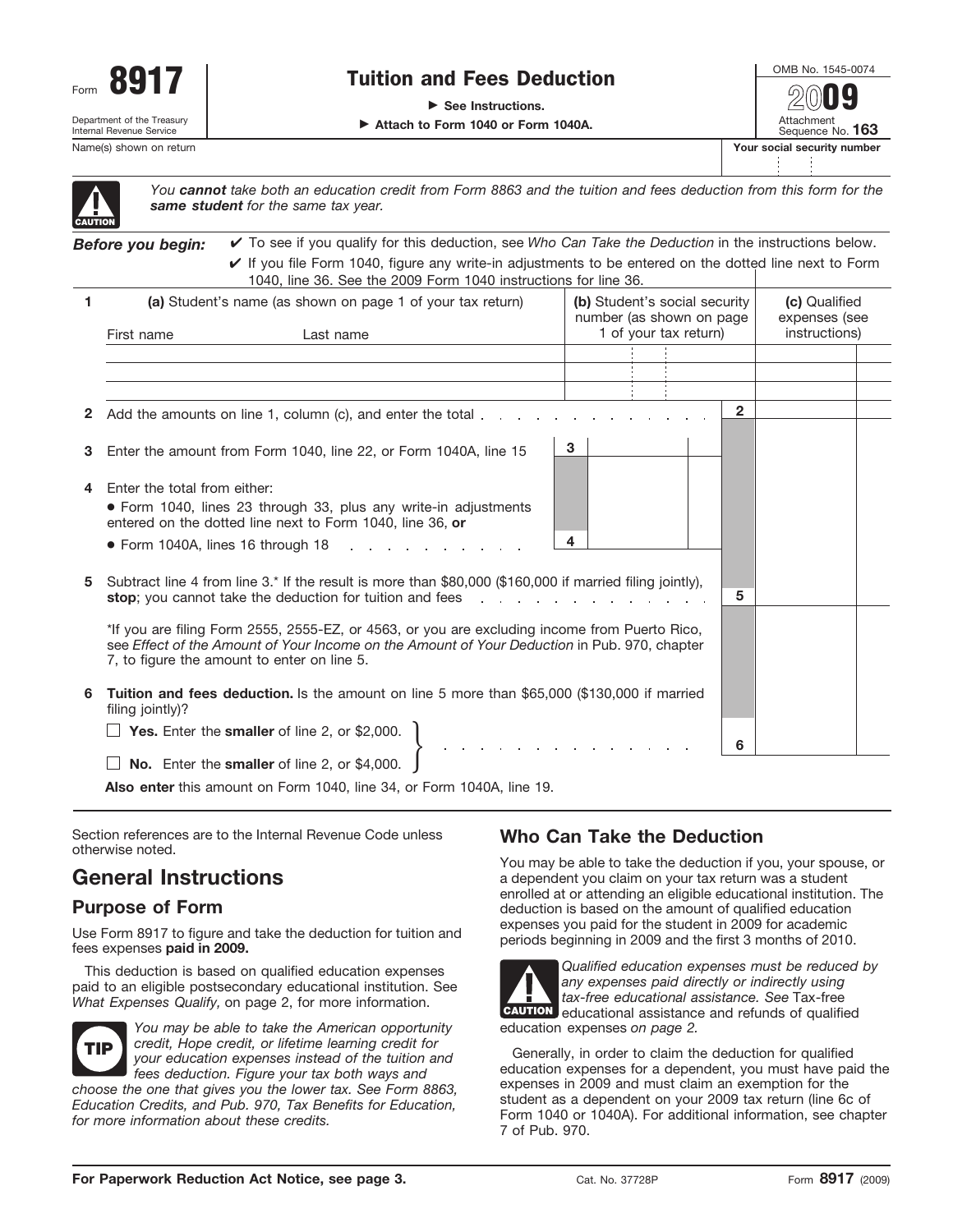You **cannot** claim the tuition and fees deduction if any of the following apply.

● Your filing status is married filing separately.

● Another person can claim an exemption for you as a dependent on his or her tax return. You cannot take the deduction even if the other person does not actually claim that exemption.

● Your modified adjusted gross income (MAGI), as figured on line 5, is more than \$80,000 (\$160,000 if filing a joint return).

● You were a nonresident alien for any part of the year and did not elect to be treated as a resident alien for tax purposes. More information on nonresident aliens can be found in Pub. 519, U.S. Tax Guide for Aliens.

● You or anyone else claims an American opportunity, Hope, or lifetime learning credit (Form 8863) in 2009 with respect to expenses of the student for whom the qualified education expenses were paid. However, a state tax credit will not disqualify you from claiming a tuition and fees deduction.

#### **What Expenses Qualify**

**Qualified education expenses.** Generally, qualified education expenses are amounts paid in 2009 for tuition and fees required for the student's enrollment or attendance at an eligible educational institution. It does not matter whether the expenses were paid in cash, by check, by credit card, or with borrowed funds.

Qualified education expenses do **not** include amounts paid for:

● Room and board, insurance, medical expenses (including student health fees), transportation, or other similar personal, living, or family expenses.

● Course-related books, supplies, equipment, and nonacademic activities, except for fees and expenses required to be paid to the institution as a condition of enrollment or attendance.

● Any course or other education involving sports, games, or hobbies, or any noncredit course, unless such course or other education is part of the student's degree program.

You should receive Form 1098-T, Tuition Statement, from the college or university reporting either payments received in box 1 or amounts billed in box 2. However, the amounts in boxes 1 and 2 of Form 1098-T may be different from what you actually paid. On Form 8917, line 1, enter only the amounts you **paid in 2009** for qualified expenses.

If you or the student take a deduction for higher education expenses, such as on Schedule A or Schedule C (Form 1040), you cannot use those expenses when figuring your tuition and fees deduction.

You cannot take a tuition and fees deduction for qualified higher education expenses used to figure the exclusion from gross income of (a) interest received under an education savings bond program, or (b) distributions from a Coverdell education savings account (ESA) or qualified tuition program (QTP).

**Eligible educational institution.** An eligible educational institution is any college, university, vocational school, or other postsecondary educational institution eligible to participate in a student aid program administered by the Department of Education. It includes virtually all accredited public, nonprofit, and proprietary (privately owned

profit-making) postsecondary institutions. The educational institution should be able to tell you if it is an eligible educational institution.

Certain educational institutions located outside the United States also participate in the U.S. Department of Education's Federal Student Aid (FSA) programs.

**Tax-free educational assistance and refunds of qualified education expenses.** Tax-free educational assistance includes a tax-free scholarship or Pell grant or tax-free employer-provided educational assistance. See Pub. 970, chapter 7, for specific information.

You must reduce the total of your qualified education expenses by any tax-free educational assistance and by any refunds of your expenses. If the refund or tax-free assistance is received in the same year in which the expenses were paid or in the following year before you file your tax return, reduce your qualified education expenses by the amount received and figure your tuition and fees deduction using the reduced amount of qualified expenses. If the refund or tax-free assistance is received after you file your return for the year in which the expenses were paid, you must figure the amount by which your tuition and fees deduction would have been reduced if the refund or tax-free assistance had been received in the year for which you claimed the tuition and fees deduction. Include that amount as additional income for the year the refund or tax-free assistance was received.

**Example.** You paid \$8,000 tuition and fees in December 2008, and your child began college in January 2009. You filed your 2008 tax return on February 7, 2009, and claimed a tuition and fees deduction of \$4,000. After you filed your return, your child dropped two courses and you received a refund of \$5,600. You must refigure your 2008 tuition and fees deduction using \$2,400 of qualified expenses instead of \$8,000. The refigured deduction is \$2,400. You must include the difference of \$1,600 on your 2009 Form 1040, line 21. You cannot file Form 1040A.

**Students in Midwestern disaster areas.** The definition of qualified education expenses is expanded for students attending an eligible educational institution in the Midwestern disaster areas in the states of Arkansas, Illinois, Indiana, Iowa, Missouri, Nebraska, and Wisconsin. See Table 4-2 in Pub. 970, chapter 4, for the eligible counties.

In addition to tuition and fees required for enrollment or attendance at an eligible educational institution, qualified education expenses for students in Midwestern disaster areas include the following.

1. Books, supplies, and equipment required for enrollment or attendance at an eligible educational institution.

2. For a special needs student, expenses that are necessary for that person's enrollment or attendance at an eligible educational institution.

3. For a student who is at least a half-time student, the reasonable costs of room and board, but only to the extent that the costs are not more than the greater of the following two amounts.

a. The allowance for room and board, as determined by the eligible educational institution, that was included in the cost of attendance (for federal financial aid purposes) for a particular academic period and living arrangement of the student.

b. The actual amount charged if the student is residing in housing owned or operated by the eligible educational institution.